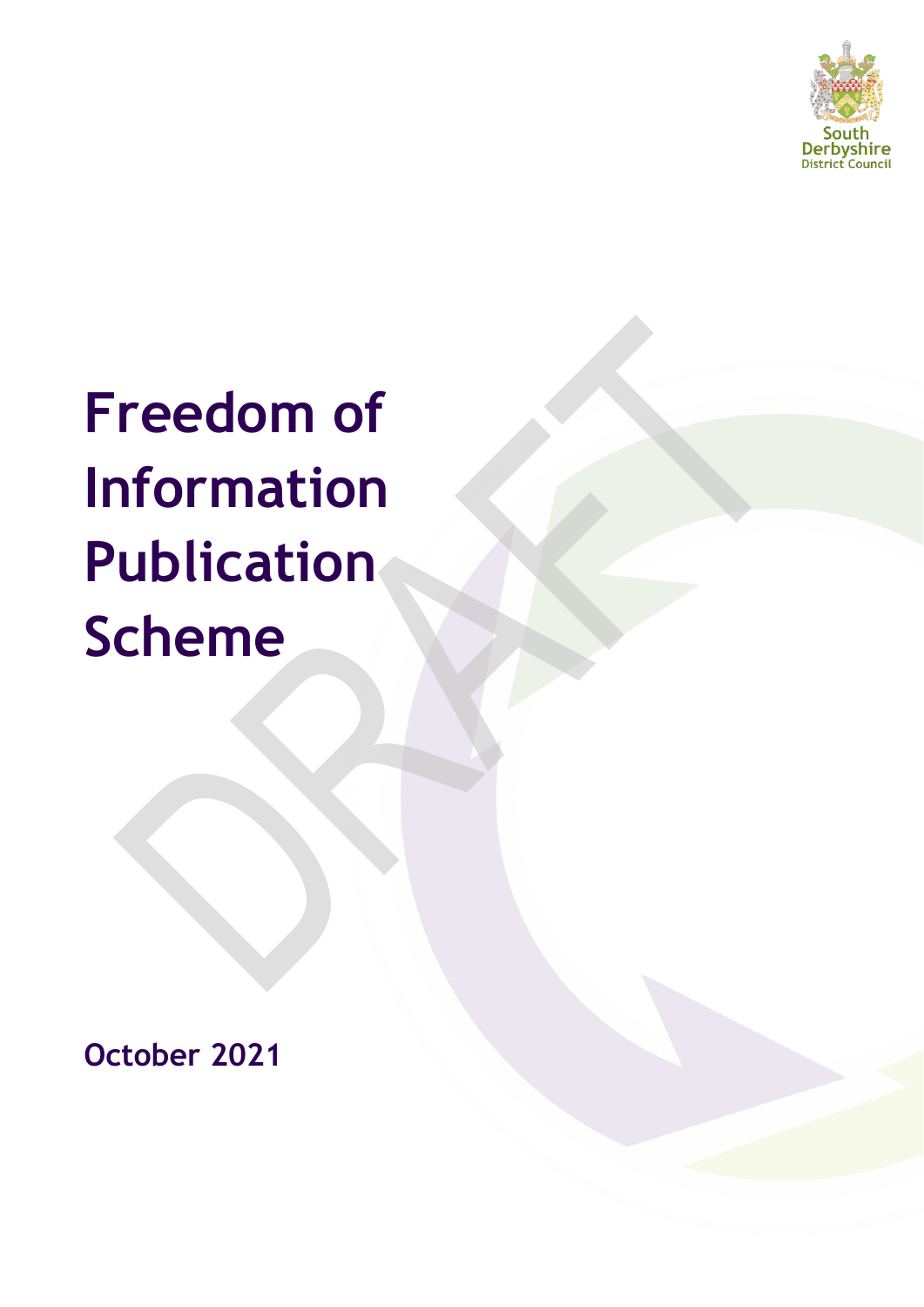# **CONTENTS**

| <b>Version Control</b>                                           | Page 2 |
|------------------------------------------------------------------|--------|
| Approvals                                                        | Page 2 |
| 1.0 Introduction                                                 | Page 3 |
| 2.0 How information published under the Scheme is made available | Page 4 |
| 3.0 Charges which may be made for Information Provided           | Page 5 |
| 4.0 Classes of Information                                       | Page 7 |
| A<br>Who we are and what we do                                   | Page 8 |
| В<br>What we spend and how we spend it                           | Page 8 |
| C<br>What our priorities are and how we are doing                | Page 8 |
| D<br>How we make decisions                                       | Page 9 |
| E.<br>Our Policies and procedures                                | Page 9 |
| F<br>Lists and Registers                                         | Page 9 |
| The services we offer<br>G                                       | Page 9 |

# **Version Control**

| <b>Version</b>   | <b>Description of version</b>                   | <b>Effective Date</b> |
|------------------|-------------------------------------------------|-----------------------|
| 1.0              | Publication of original scheme                  | December 2011         |
| $\overline{2.0}$ | Review and update                               | February 2016         |
| $\overline{3.0}$ | Put into new template                           | March 2017            |
| $\overline{4.0}$ | Website links updated                           | January 2018          |
| $\overline{5.0}$ | Put into new template and website links updated | <b>April 2020</b>     |
| 6.0              | <b>Review following Audit</b>                   | September 2021        |

# **Approvals**

| <b>Approved by</b>                              | <b>Date</b>   |
|-------------------------------------------------|---------------|
| Finance and Management Committee                | December 2011 |
| Director of Finance and Corporate Services      | February 2016 |
| Director of Finance and Corporate Services      | March 2017    |
| <b>Strategic Director (Corporate Resources)</b> | April 2020    |
| <b>Finance and Management Committee</b>         | October 2021  |



www.southderbyshire.gov.uk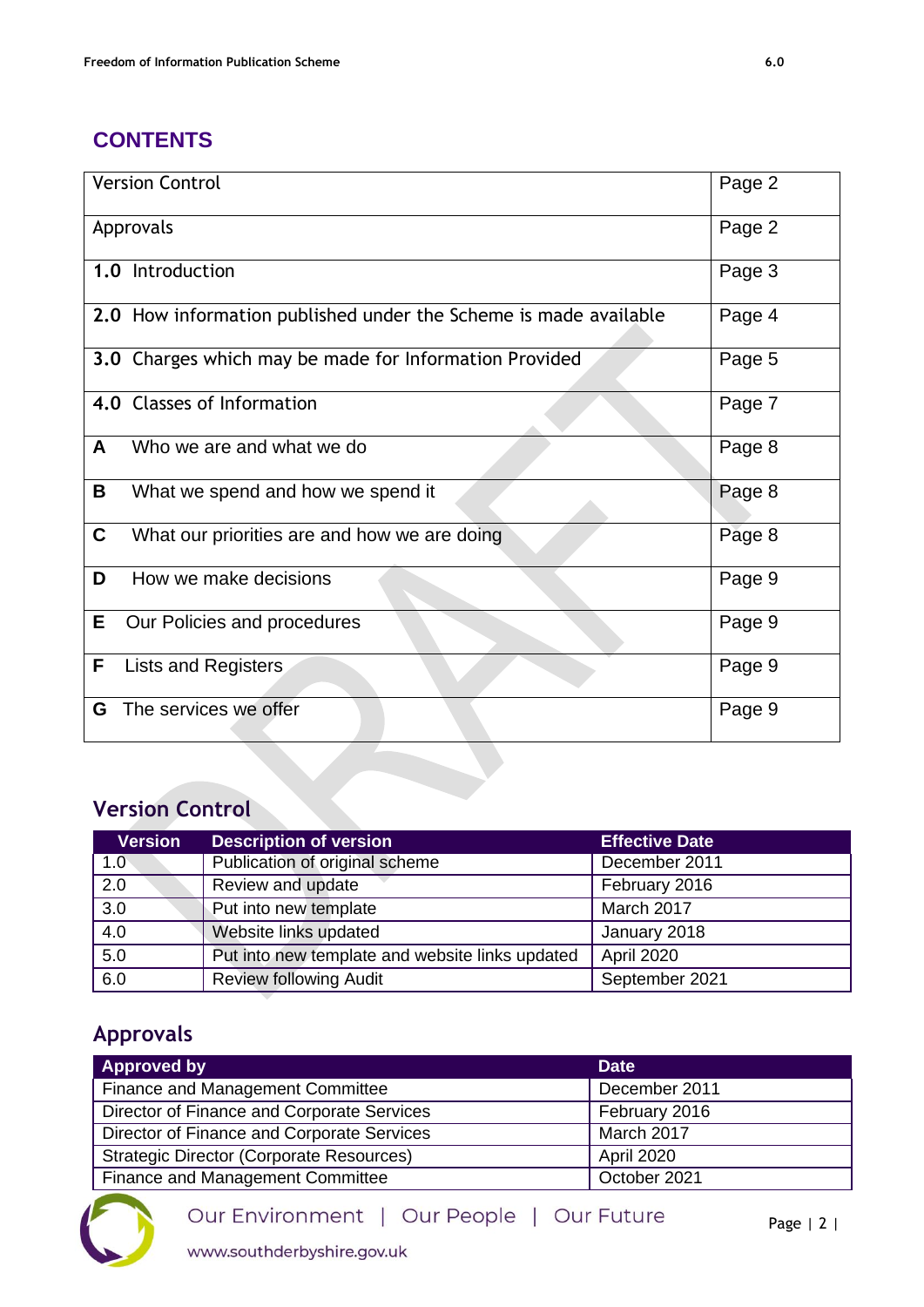# **1. Introduction**

Under the Freedom of Information Act 2000 (*the Act*) the Council has a duty to adopt and maintain a Publication Scheme (*the Scheme*) setting out:

- The method by which information published under the Scheme will be made available
- Charges which may be made for information published under this scheme
- The classes of information it publishes

The aim of the Scheme is to set out what information is automatically or routinely published by the Council. This is to ensure that as much information as possible which may be of interest to the Public, is available without the need for specific requests to be made.

#### **Obtaining Information: General Points**

The information listed in this Scheme is supplied free of charge and can be accessed from the Council's website at: [www.southderbyshire.gov.uk](http://www.southderbyshire.gov.uk/)

Where applicable, the appropriate link is highlighted in this Scheme to the category of information listed. Where this is not the case, the Scheme sets out where and how the information can be accessed.

Information held by the Council that is not published directly under this Scheme can be requested in writing, when its provision will be considered in accordance with the FOI Act.

Freedom of Information Requests to the Council should be made to: [FOI@southderbyshire.gov.uk](mailto:FOI@southderbyshire.gov.uk)

#### **Exemptions**

Although the Act creates a general right of access to information, it also sets out exemptions. The classes of information will not generally include:

- Information the disclosure of which is prevented by law, or is exempt under the Act, or is otherwise properly considered to be protected from disclosure as it could for example, prejudice thehealth, safety or security of the Council, its staff, IT systems, services and property.
- Information in draft form.
- Information that is no longer available as it is contained in files that have been placed in archive storage or is difficult to access for similar reasons.

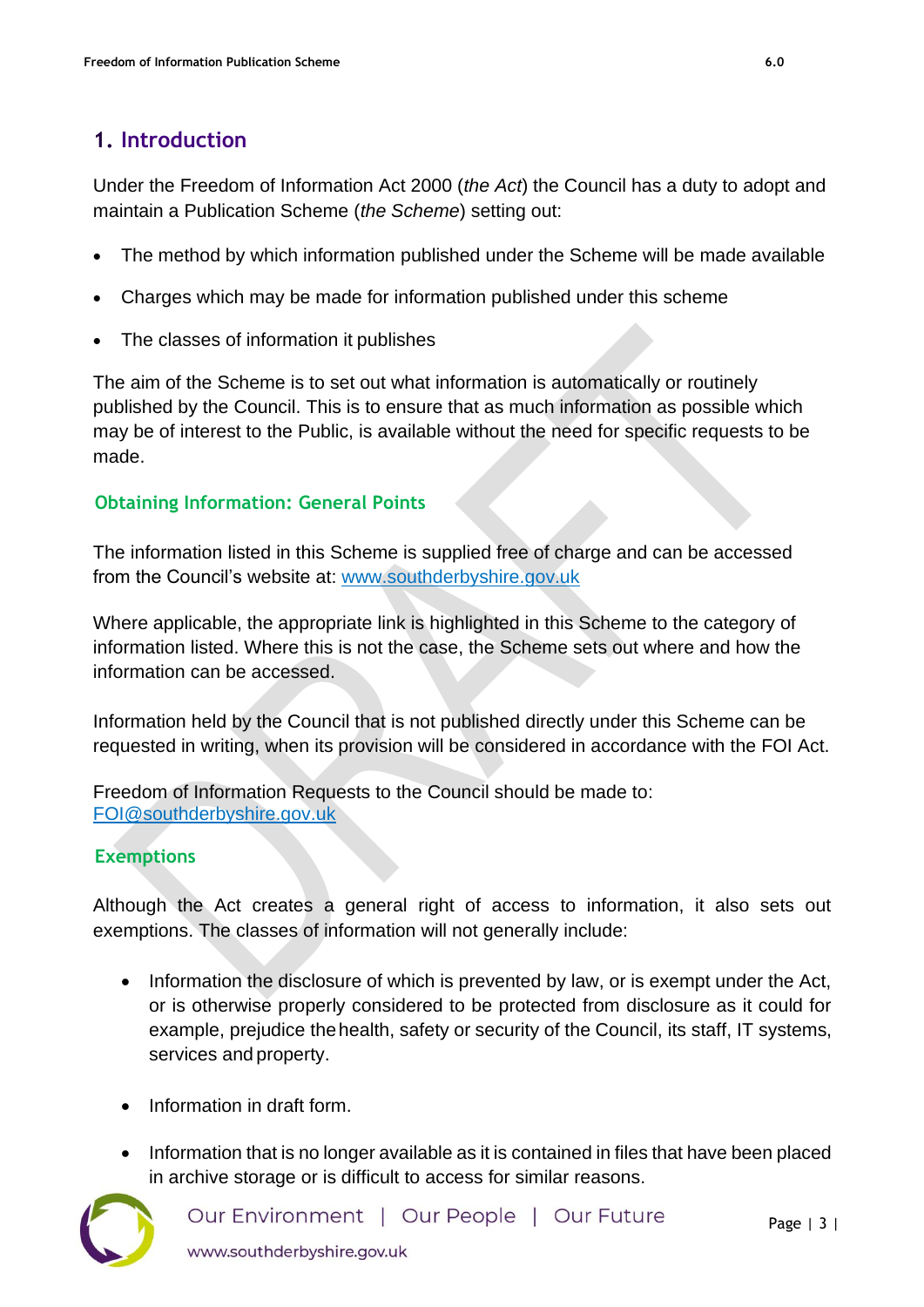If the Council feels that information prevented by law is exempt, it will rely on one of the provisions in the Act to decline a request for information.

The requester has the right of appeal under the Council's internal procedure for FOIs, details of which are available at: [FOI Process and Procedure](http://www.southderbyshire.gov.uk/about-us/freedom-of-information)

If after the appeal, the information is still not disclosed to the satisfaction of the requester, they can ask the Information Commissioner's Office (ICO) to review the decision. The ICO is the Government department that oversees and enforces FOI and can be contacted at:<https://ico.org.uk/>

#### **Data Protection**

A significant amount of information that the Council holds is personal and confidential to individuals. This information is not generally available under a FOI request.

Under the Data Protection Act 2018, the Council has a duty to safeguard such information. Individuals have a right to see what information the Council holds on them personally through a *Subject Access Request (SAR)*.

Details on how to request this information is available at: [Data Protection and SAR](https://www.southderbyshire.gov.uk/about-us/data-privacy-and-cookies)  [Application](https://www.southderbyshire.gov.uk/about-us/data-privacy-and-cookies)

#### **Management of the Scheme**

The Council Officer responsible for maintaining the Scheme is the Strategic Director (Corporate Resources). The Council's nominated Data Protection Officer is the Head of Business Change and ICT.

Further information regarding FOI and Data Protection can be accessed at the links below. This includes contact points and sources of information.

#### [About FOI](http://www.southderbyshire.gov.uk/about-us/freedom-of-information)

#### [About Data Protection](https://www.southderbyshire.gov.uk/about-us/data-privacy-and-cookies)

## **2. How Information Published Under the Scheme is made available**

Information is generally available on the Council's website. Where it is impracticable to make information available on the website or where a requester does not wish to access the information by that means, the Council will indicate how information can be obtained and provided by other means.

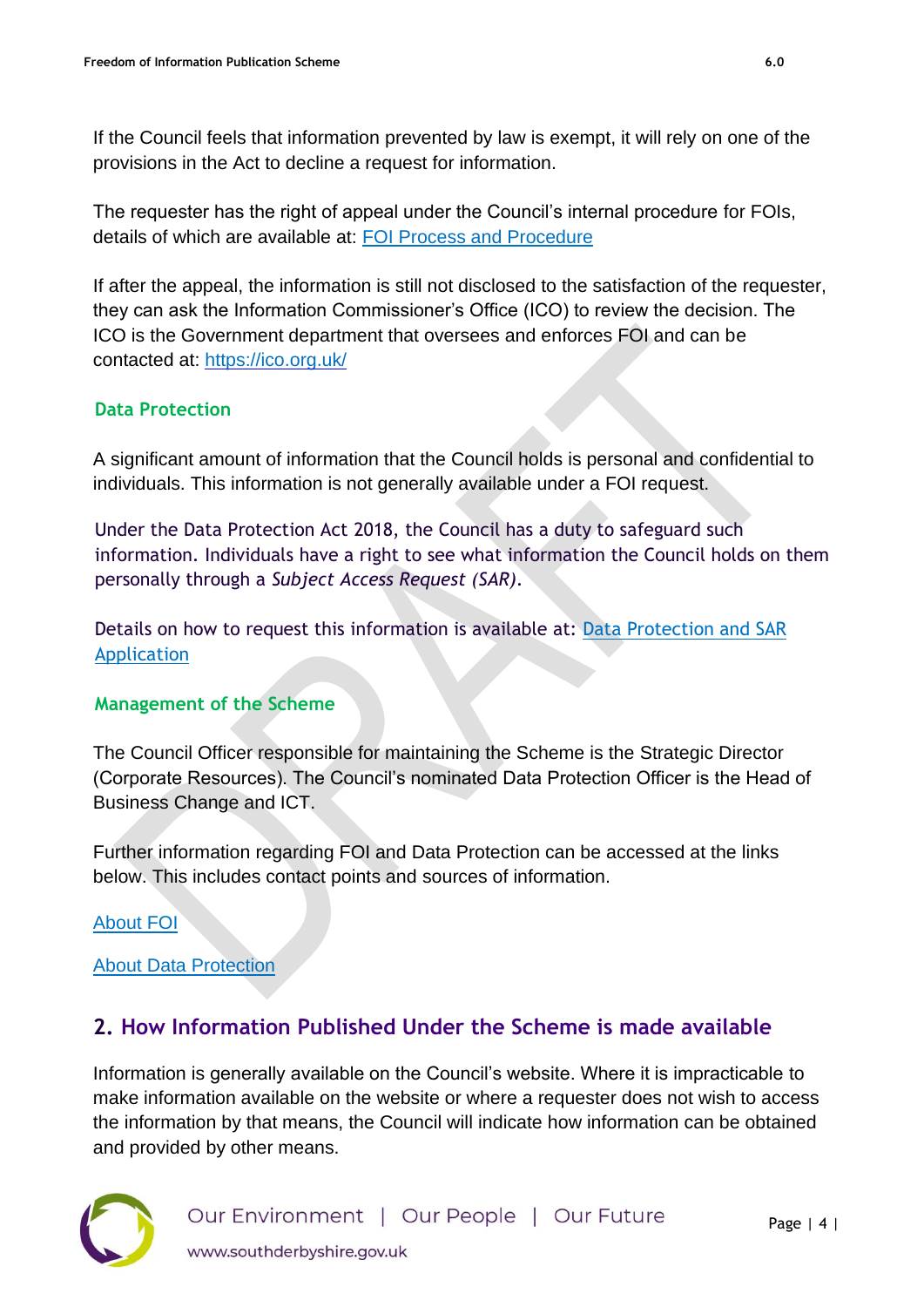In exceptional circumstances some information may be available only by viewing in person. Where this manner is specified, contact details will be provided and an appointment made to view the information within a reasonable timescale.

Information will be provided in the language in which it is held or in such other language that is legally required. Where the Council is legally required to translate any information, it will do so.

Obligations under disability and discrimination legislation and any other legislation to provide information in other forms and formats, will be adhered to when providing information in accordance with this Scheme.

## **3. Charges which may be made for Information Provided**

The purpose of this Scheme is to make the maximum amount of information readily available at minimum inconvenience and cost to the Public. Information published and accessed on the Council's website is clearly provided free of charge.

Charges may be made for information subject to a charging regime specified by the Government or by law, although none are known at this time.

Charges may also be made for making datasets that are relevant copyright works available for re-use. These charges will be in accordance with the terms of the *Re-use of Public Sector Information Regulations 2015*, where they apply, or with regulations made under Section 118 of the FOI Act.

Outside of this, **it is not** the Council's intention to charge for information requests and it is rare to do so. Most requests are now dealt with electronically and this avoids costs previously associated with paper format.

However, where the costs associated with photocopying, printing, postage or any other costs associated with retrieving the information, **exceed £25**, then the Council reserves the right to recover these costs. This will be made clear to a requestor before the request is dealt with and the appropriate charge will need to be paid before the information is provided.

In addition, where the administrative burden is considered to be excessive in order to answer a request, then the Council reserves the right to refuse the request under Section 12 of the Freedom of information Act.

In determining whether a request is excessive, the Council applies a limit of  $£450$  (18 hours of staff time) as set out in Section 12. If the Council considers that this limit will be breached, it will liaise with the requestor to determine what information can be provided

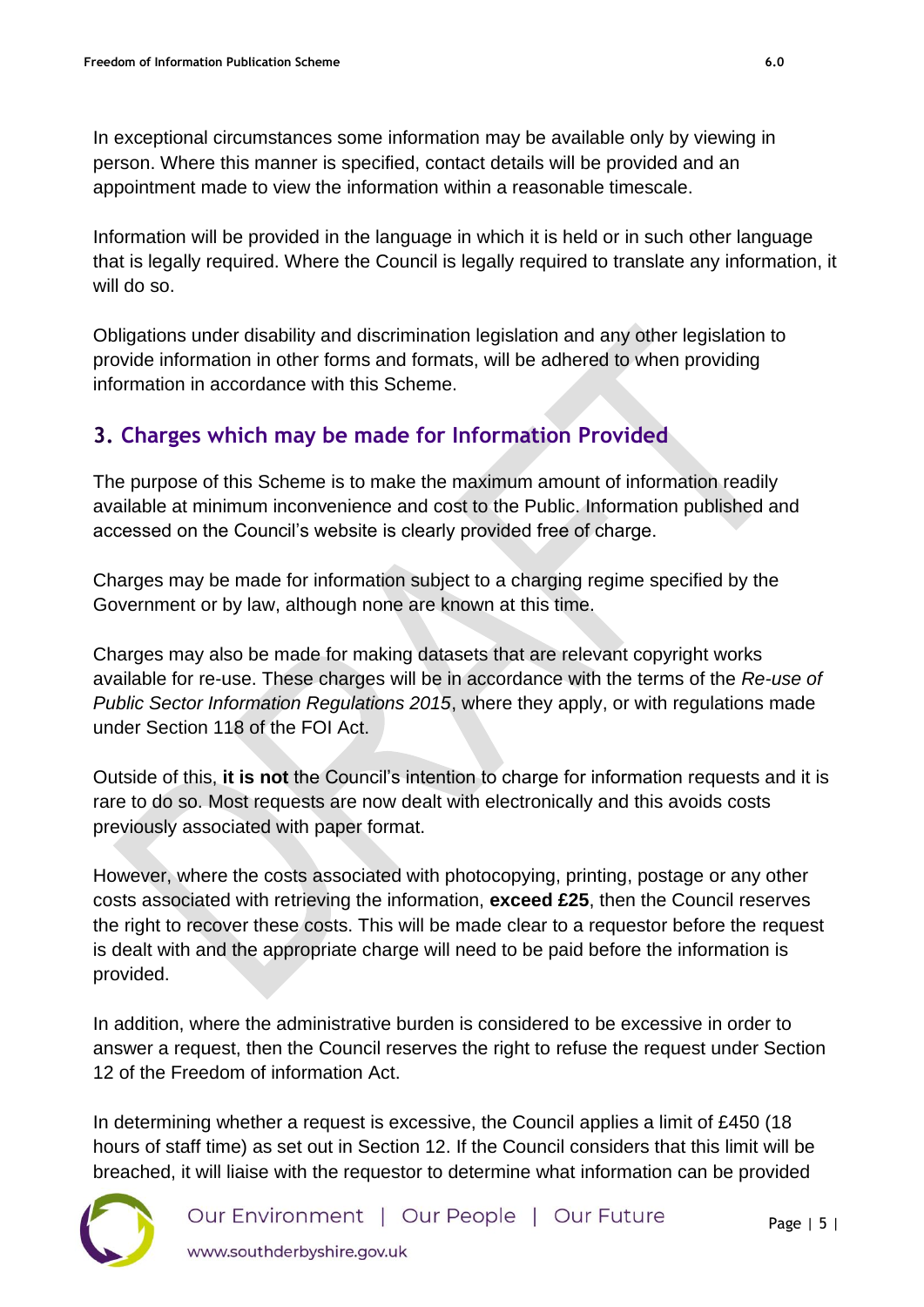within the limit.

It should be noted that in accordance with the Freedom of Information Act, no charge can be made for staff time in answering requests whether they breach the limit or not.

### **4. Classes of Information**

This Scheme details information that can be readily accessed; this covers the categories summarised below, with further details contained in the sections which follow.

#### **Who we are and what we do** *(Section A)*

➢ Organisational information, locations and contacts, constitutional and legal governance.

#### **What we spend and how we spend it** *(Section B***)**

➢ Financial information relating to projected and actual income and expenditure, tendering, procurement and contracts.

#### **What our priorities are and how we are doing** *(Section C)*

➢ Strategy and performance information, plans, assessments, inspections and reviews.

#### **How we make decisions** *(Section D)*

➢ Policy proposals and decisions, decision making processes, internal criteria and procedures, consultations

#### **Our policies and procedures** *(Section E)*

 $\triangleright$  Current written protocols for delivering functions and responsibilities

#### **Lists and registers** *(Section F)*

➢ Information held in registers required by law and other lists and registers relating to the functions of the Council

#### **The services we offer** *(Section G)*

➢ Advice and guidance, booklets and leaflets, transactions and media releases. A description of the services offered.

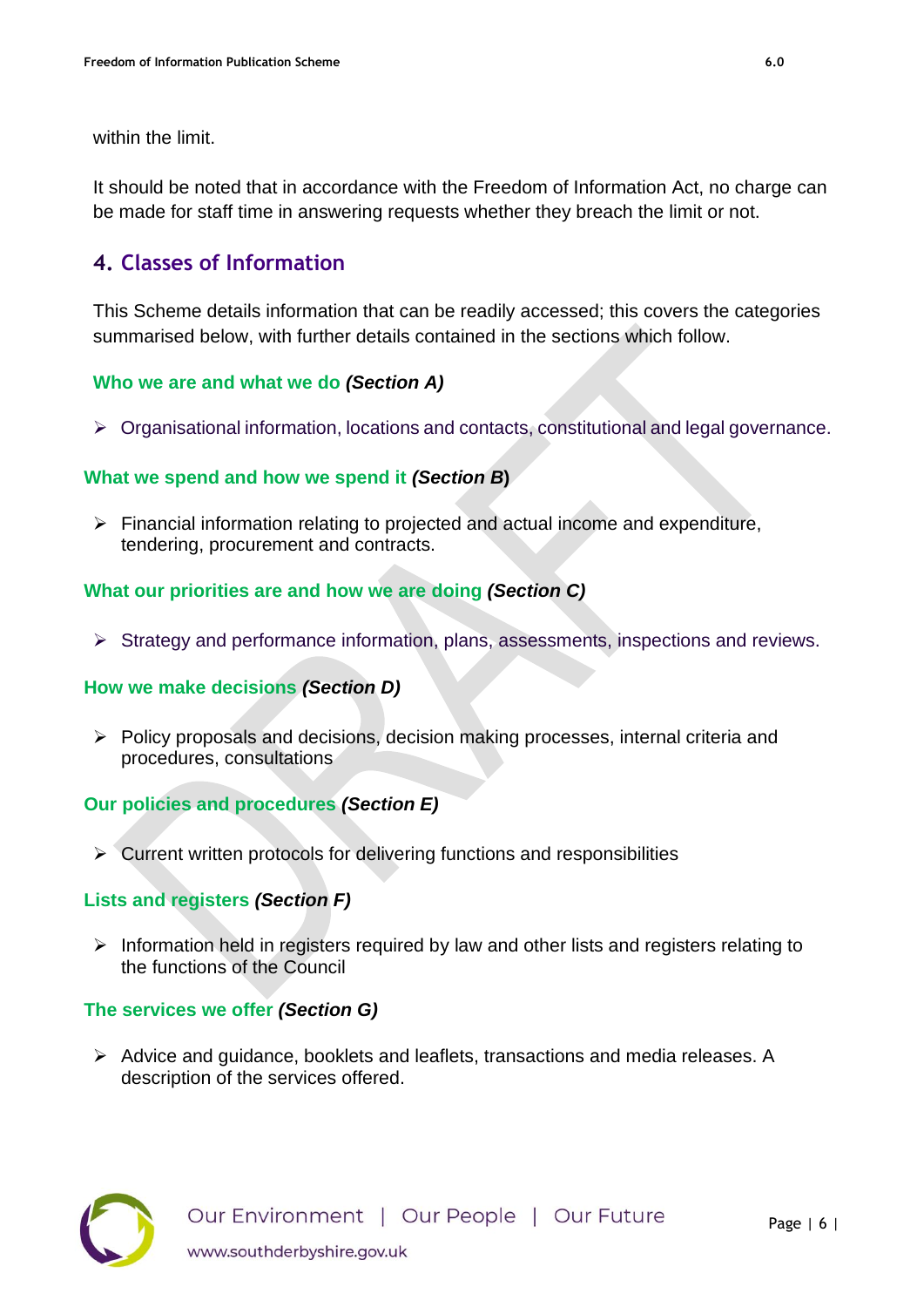The Council also receives many repeat requests for the same information. Therefore, to save time and resources, these datasets are published at set times during the year and relate to:

- **Business Rates Rating List**
- **Organisations receiving Business Rates Relief**
- **Business Rates - Credit Balances**
- **Private Hire Vehicle Register.**

These data sets can be accessed at [FAQs and Common Datasets](https://www.southderbyshire.gov.uk/about-us/frequentfois)

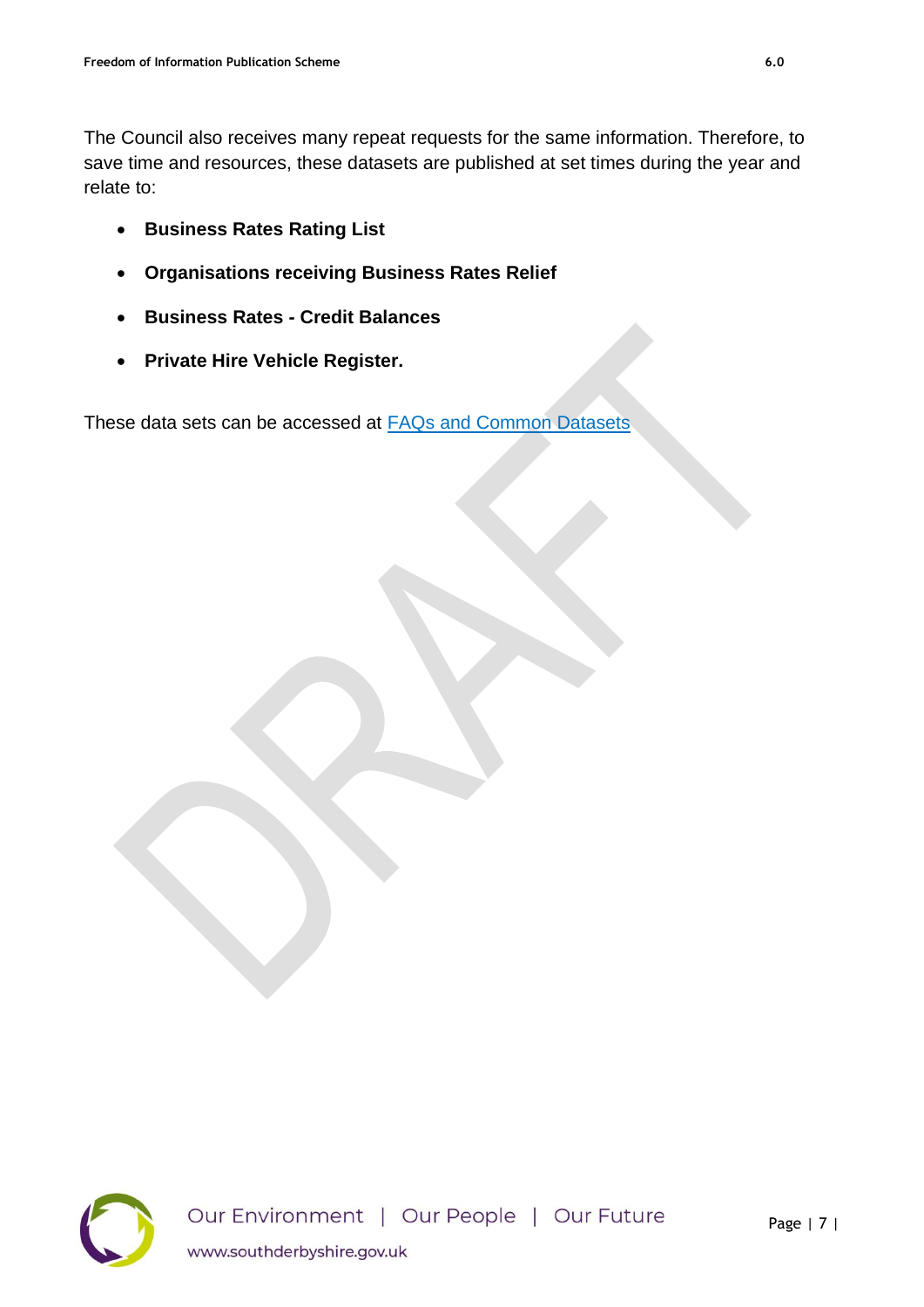## **A. Who we are and what we do**

A significant amount of information about the Council can be accessed from the Council's main web page: <http://www.southderbyshire.gov.uk/>

A variety of information can then be accessed by following the menus and associated links.

[About the District](https://www.southderbyshire.gov.uk/about-us/about-our-district)

[About the Council](https://www.southderbyshire.gov.uk/about-us/about-the-council)

Organisational Chart: The Leadership Team and Heads of Service

[How to Contact us and Social Media Channels](https://www.southderbyshire.gov.uk/about-us/contact-us)

[The Democratic Process and Elected Members](http://www.southderbyshire.gov.uk/about-us/councillors-and-meetings)

[Elections and Voting](http://www.southderbyshire.gov.uk/our-services/voting-and-elections)

#### **B. What we spend and how we spend it**

[Accounts and Financial Statements](https://www.southderbyshire.gov.uk/about-us/financial-information/spending-and-budgets)

[Budgets and Medium-term Financial Plans](https://south-derbys.cmis.uk.com/southderbyshire/Meetings/tabid/70/ctl/ViewMeetingPublic/mid/397/Meeting/2408/Committee/493/Default.aspx)

[Fees and Charges](https://www.southderbyshire.gov.uk/about-us/financial-information/fees-and-charges)

[The Contracts Register and Tenders](https://www.southderbyshire.gov.uk/about-us/financial-information/contracts-and-tenders)

[Pay Policy and Member's Allowances](https://www.southderbyshire.gov.uk/about-us/financial-information/pay-and-allowances)

[Detailed Transactions](https://www.southderbyshire.gov.uk/about-us/open-data-and-transparency)

# **C. What are our priorities and how we are doing**

[The Corporate Plan](http://www.southderbyshire.gov.uk/about-us/performance)

**[Service Plans by Directorate](http://www.southderbyshire.gov.uk/about-us/performance)** 

[The Annual Report](http://www.southderbyshire.gov.uk/about-us/performance)

[Performance Monitoring](https://www.southderbyshire.gov.uk/about-us/performance)

[Annual Governance Statement](https://www.southderbyshire.gov.uk/about-us/about-the-council)